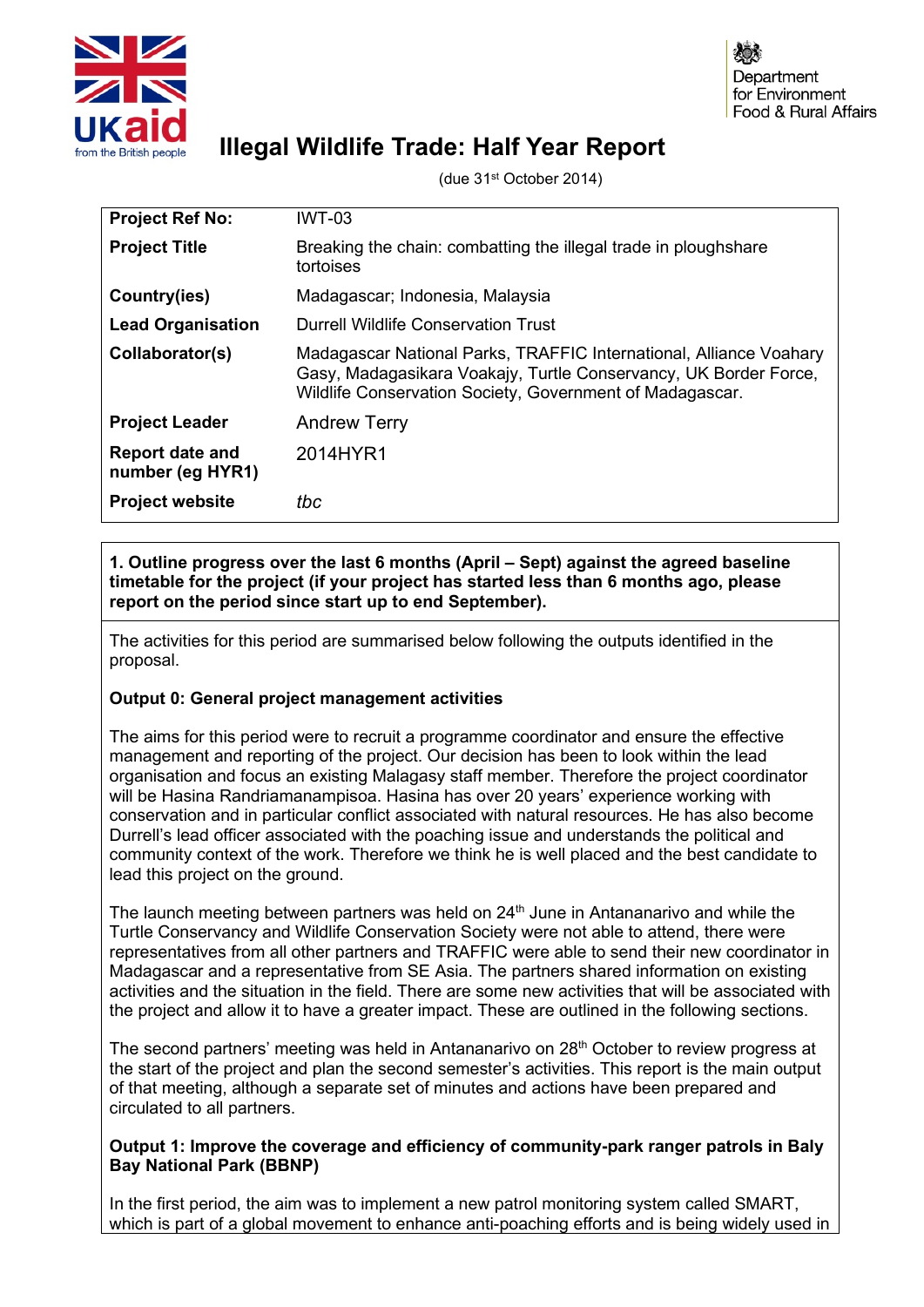Africa and SE Asia. It has also been adopted in Madagascar. WCS is leading on the delivery of SMART and training. The first training session was held with 21 staff from Madagascar National Parks (MNP), Ministry of Environment and Durrell, as well as 23 village patrol members. A separated report on the training is being prepared by WCS and will be included in the annual report to IWT. But in the first stage the training installed the software, took staff through the use of the system and training patrols on how to collect data, which currently remains paper-based, but will move to electronic collection in due course. Over the next three months MNP and Durrell will assess its feasibility, identifying potential risks and weaknesses in the system, using MNP data, and then ideally implement it for all patrols by 2015. Also patrols will now be prepared in the SMART format.

Local patrols monitored daily the six core zones. The three smaller sites are walked within a day, but the three larger sites take up to five days to visit all parts. From April to September, 17 alert-calls were made to Durrell and MNP about infractions, 8 from Sada which is clearly still being targeted by smugglers. 1 person was arrested for being in Sada but infractions inside Sada have been seen even since his arrest.

Tortoise counts were made in April, in four of the five (there is a sixth population which is made up of reintroduced animals) wild populations. 39 large animals were found. April is already getting late for tortoise activity (they are inactive in the winter months when there is no food or water) and tortoise surveys will not start again until the beginning of 2015.

# **Output 2: Identify the role of local community members in poaching.**

The aim for this period was to start the community-based research and data collection. To achieve this, Madagasikara Voakajy (Mavoa), who lead this Output, have started their trial work and visited 17 villages in September to better understand the local cultural context. They held meetings with community members in six of these villages and left smuggling logbooks (ways for community members to anonymously logging any knowledge or sightings of illegal activities) in each of these villages and then placed another two in the town of Soalala, which is seen as the first staging point for poached animals to be collected together before being moved on.

They found that unlike, other areas they work in, there are a number of social norms and factors that need to be considered that will shape the final methodology and research design that will be implemented in November.

## **Output 3: Understand the trade chain between Madagascar and SE Asia and foster greater international collaboration**

TRAFFIC SE Asia are currently in the process of recruiting an Indonesian national to lead their investigative work into tortoise smuggling from Madagascar. But in the meantime TRAFFIC has initiated investigations into the trade and trade networks involved in Indonesia and Malaysia. Trade routes, airlines involved and dealers have been identified, with data being entered into TRAFFIC's wildlife crime database for analysis and use. In Indonesia, key informants have already been established, and plans for more informants in strategic locations will be further established in the near future. All of these efforts have led to an increasingly clear understanding of the trade chains from Madagascar to key countries in Southeast Asia. It has become clear that in addition to Malaysia and Indonesia, the Philippines and Thailand are also important countries involved in these trade chains. Of particular interest and concern, one large-scale dealer in Jakarta, Indonesia, has been identified and found to have more than 25 adult Ploughshare Tortoises and numerous juveniles. Efforts to monitor the activities of this particular individual have been increased, in collaboration with key enforcement agencies, especially Quarantine, in Jakarta.

In addition to information being collected via informants, open markets have also been surveyed in Jakarta, with all species of tortoises from Madagascar being recorded.

TRAFFIC is also working to collect and analyse all records of seizures of tortoises from Madagascar to aid in better understanding routes and hotspots, as well as enforcement effort.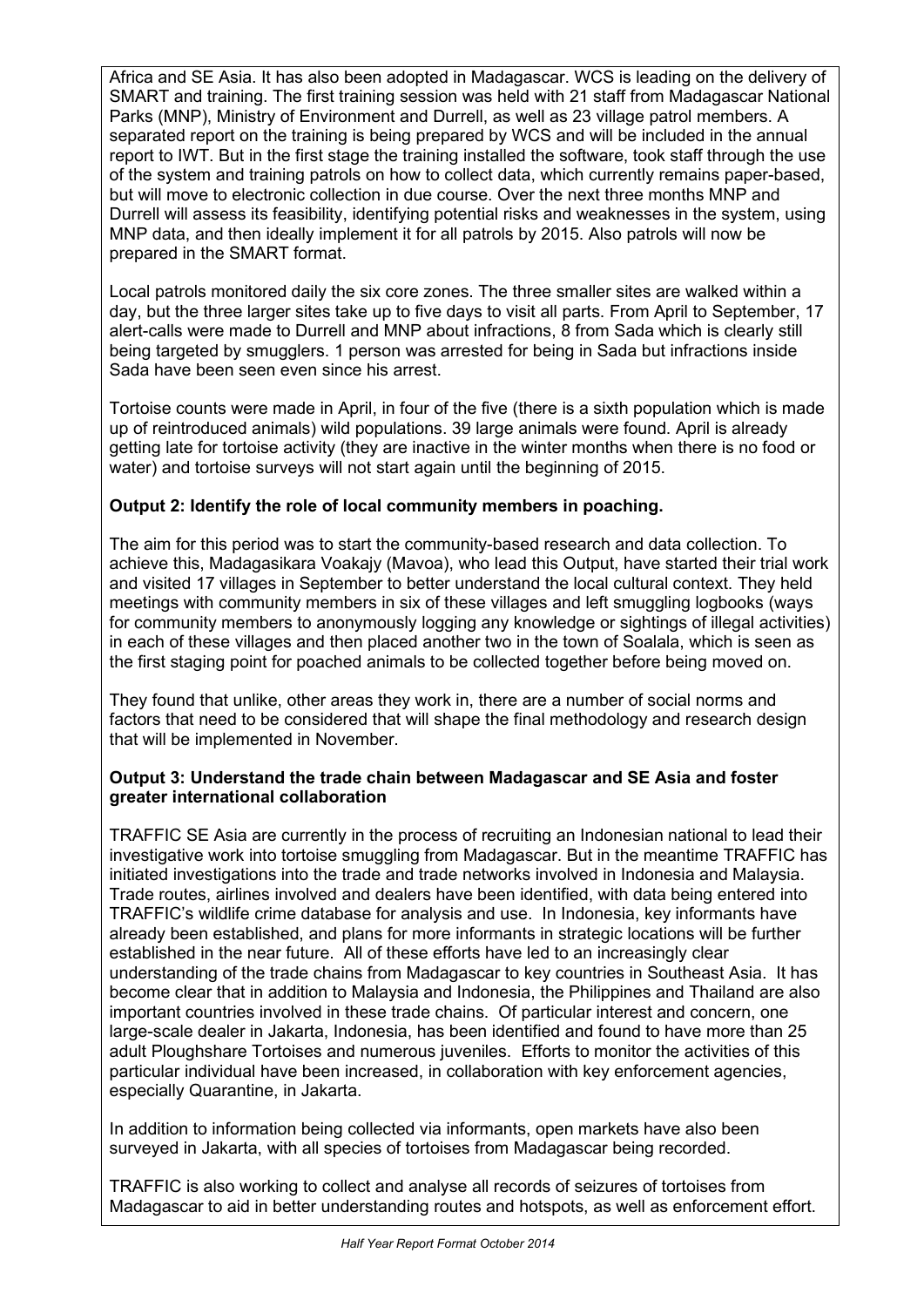Traffic SE Asia has communicated results of known smuggling events to the project. These will be submitted, as a short report, in November to the government authorities.

#### **Output 4: Improve law enforcement both regionally and nationally to break the trade chain.**

The main purpose for this period was to start working with regional judiciary representatives and to begin the training with Customs agents at the major ports of exit.

The process of developing the training for Customs agents has been more complicated than anticipated. This was due to the launch of the new government in Madagascar and then the replacement of the then head of the Civil Aviation Authority in Madagascar. After an initial informal meeting, the first planned meeting with airport authorities was cancelled and then rescheduled. However, since then Durrell and AVG mediated a meeting with the Ministry of Transport, which had representatives from a number of the agencies involved in the management of the airport. An explicit output of that meeting was agreement to have a workshop with all the different airport management bodies (Gendarmes, Police, Customs, ADEMA, Civil Aviation Authority, and Ministry of Environment) and to have training from UK Border Force Agents.

A formal request was sent by Madagascar Customs through the UK ambassador, Tim Smart, to the UK Government, asking for partner support from the UK Border Force, which is the requirement for Border Force to be able to engage in training activities in another country.

Durrell's Head of Field Programmes and Madagascar Programme Director, have met with the Border Force Team in the UK to discuss the training needs and outline the basic plan for the training, which is now scheduled to take place in the first quarter of 2015.

Separately Alliance Voahary Gasy (AVG) has started a process of risk mapping associated with the management of the National Park and smuggling, around Baly Bay. This is a consultative process that was carried out with community members and is being conducted with researchers from the University of Michigan. This represents an extension to the work originally proposed for this project, and will provide much useful information concerning the routes and means of smuggling from the field to export. The mapping work began in October and preliminary outputs will be included in the annual report.

Discussions with the authorities over having a district Dina (local law) were held in June, during celebrations for World Environment Day, when all the villages around the park were in Soalala. Unfortunately a draft proposal was lost when the Courts office in Mahajanga burnt down. It is now planned to discuss again these ideas in November during the festivities planned around the Angonoka Festival.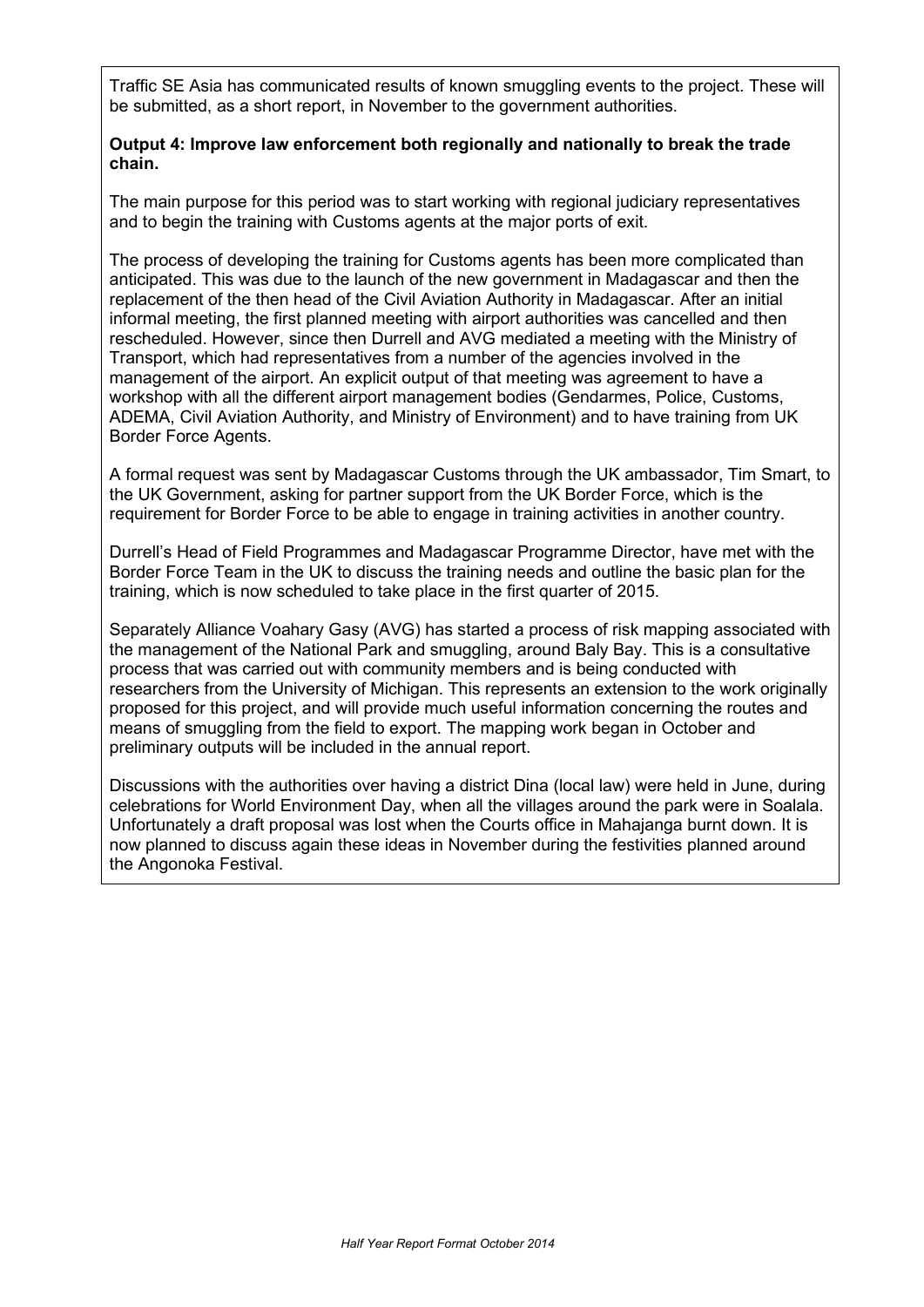**2a. Give details of any notable problems or unexpected developments that the project has encountered over the last 6 months. Explain what impact these could have on the project and whether the changes will affect the budget and timetable of project activities.**

With respect to work associated with the Malagasy airport authorities, the project was held back by changes within the administration and the new government. The CAA has identified their priorities to be aeroplane security, but the Ministry of Transport has supported the proposal to improve airport management and they agreed to host a workshop in October to discuss both security and smuggling issues.

Within the field there are challenges associated with the funding availability for the management of Baly Bay National Park, which is outside the control of this project. The park budget for village patrols has not be confirmed for the remainder of 2014 and 2015. Currently Durrell is financing patrols within the core zones, but patrols around the periphery of the park have been stopped since July 2014. Durrell and MNP will be developing the 2015 budget in October, and discussing how to ensure the appropriate financing for the patrols.

Also it was clear during the SMART training that Madagascar National Parks (MNP) is currently using two management programmes for patrols work, MIST and SMART. SMART is currently developed as the successor to MIST and there are errors within the MIST software that cannot be corrected. Using the two systems will represent a duplication of effort that will be detrimental to the effective management of the project. To address this issue, the partners will re-discuss with the MNP central office over using just SMART.

A broader risk to the region and the project is the development of the iron ore mine near BBNP by WISCO. The company aims to build a port off the coast of the National Park and run an access road through the Park to extract the ore. Currently MNP have refused permission for this, and now some of the residents of Soalala (the nearest town to the park) are saying that the park is blocking the development of the zone. It is also apparent that developments with the mining project are speeding up as the company is seeking permits to carry out the impact assessments for the mining operation. Durrell is working with both project partners, (e.g. MNP, AVG and WCS) and other organisations to develop a clear strategy to engage the company and tackle the threat, but this remains a clear risk to the long-term future of the area and one that the project partners are tracking closely.

Separately and at an international level, it has become unclear whether having shown initial interest, the Thai Government is willing to sign an accord with the Madagascan government over how to tackle the smuggling of wildlife from Madagascar to SE Asia. However there is an existing agreement between the Customs agencies of the two countries and collaboration between these agencies may prove to be the most effective way of ensuring efforts to reduce smuggling are pursued at an international level.

**2b. Have any of these issues been discussed with LTS International and if so, have changes been made to the original agreement?**

| Discussed with LTS:                        | Yes/No |
|--------------------------------------------|--------|
| Formal change request submitted:           | Yes/No |
| Received confirmation of change acceptance | Yes/No |

## **3a. Do you currently expect to have any significant (eg more than £5,000) underspend in your budget for this year?**

**Yes**  $\Box$  **No**  $\boxtimes$  Estimated underspend: £